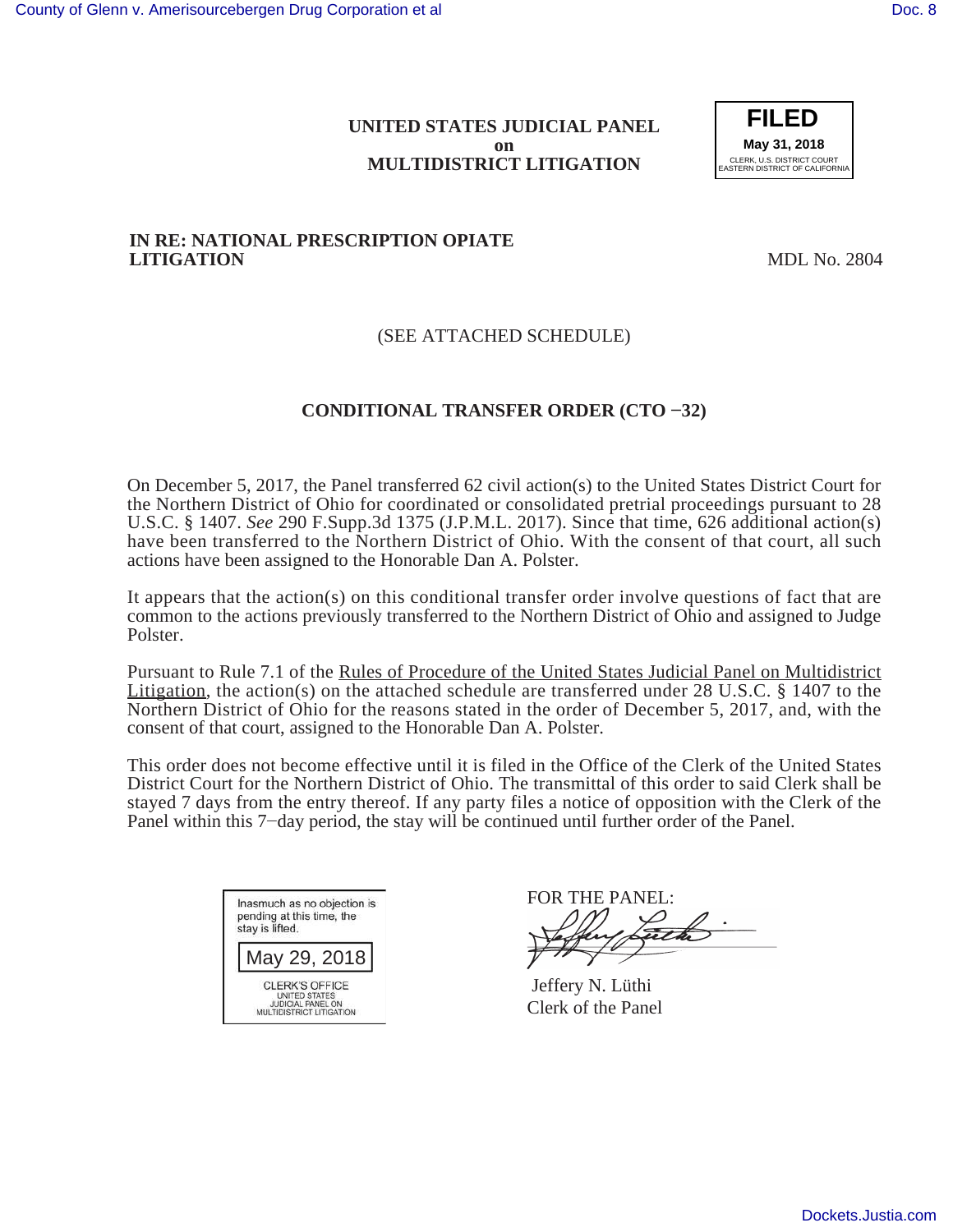#### **IN RE: NATIONAL PRESCRIPTION OPIATE LITIGATION** MDL No. 2804

# **SCHEDULE CTO&32 & TAG&ALONG ACTIONS**

| <b>DIST</b>               | <u>DIV.</u>    | <b>C.A.NO.</b> | <b>CASE CAPTION</b>                                                    |
|---------------------------|----------------|----------------|------------------------------------------------------------------------|
| <b>ARIZONA</b>            |                |                |                                                                        |
| AZ                        | 2              | 18-01439       | Arizona Counties Insurance Pool v. Purdue Pharma LP<br>et al           |
| <b>CALIFORNIA EASTERN</b> |                |                |                                                                        |
| <b>CAE</b>                | 1              | 18-00631       | County of Merced, et al v. Amerisourcebergen Drug<br>Corporation et al |
| <b>CAE</b>                | $\overline{2}$ | 18-01139       | County of Glenn v. Amerisourcebergen Drug<br>Corporation et al         |
| <b>CAE</b>                | $\overline{2}$ | 18-01140       | County of Sutter v. Amerisourcebergen Drug<br>Corporation et al        |
| <b>CAE</b>                | $\overline{2}$ | 18-01141       | County of Modoc v. Amerisourcebergen Drug<br>Corporation et al.        |
| <b>CAE</b>                | $\overline{2}$ | 18-01143       | County of Placer v. Amerisourcebergen Drug<br>Corporation et al        |
| <b>CAE</b>                | $\overline{2}$ | 18-01145       | County of Yuba v. Amerisourcebergen Drug<br>Corporation et al          |
| <b>CAE</b>                | $\overline{2}$ | 18-01146       | County of Plumas v. Amerisourcebergen Drug<br>Corporation et al        |
| <b>CAE</b>                | $\overline{2}$ | 18-01147       | County of Trinity v. Amerisourcebergen Drug<br>Corporation et al       |
| <b>CAE</b>                | $\overline{2}$ | 18-01148       | County of Shasta v. Amerisourcebergen Drug<br>Corporation et al        |
| LOUISIANA EASTERN         |                |                |                                                                        |
| <b>LAE</b>                | 2              | 18-04789       | Covington City v. Purdue Pharma LP, et al                              |
| <b>MARYLAND</b>           |                |                |                                                                        |
| <b>MD</b>                 | 1              | $18 - 01349$   | Hunt v. Purdue Pharma L.P. et al                                       |
| <b>NEBRASKA</b>           |                |                |                                                                        |
| <b>NE</b>                 | 8              | 18-00203       | Winnebago Tribe of Nebraska et al v. McKesson<br>Corporation et al     |